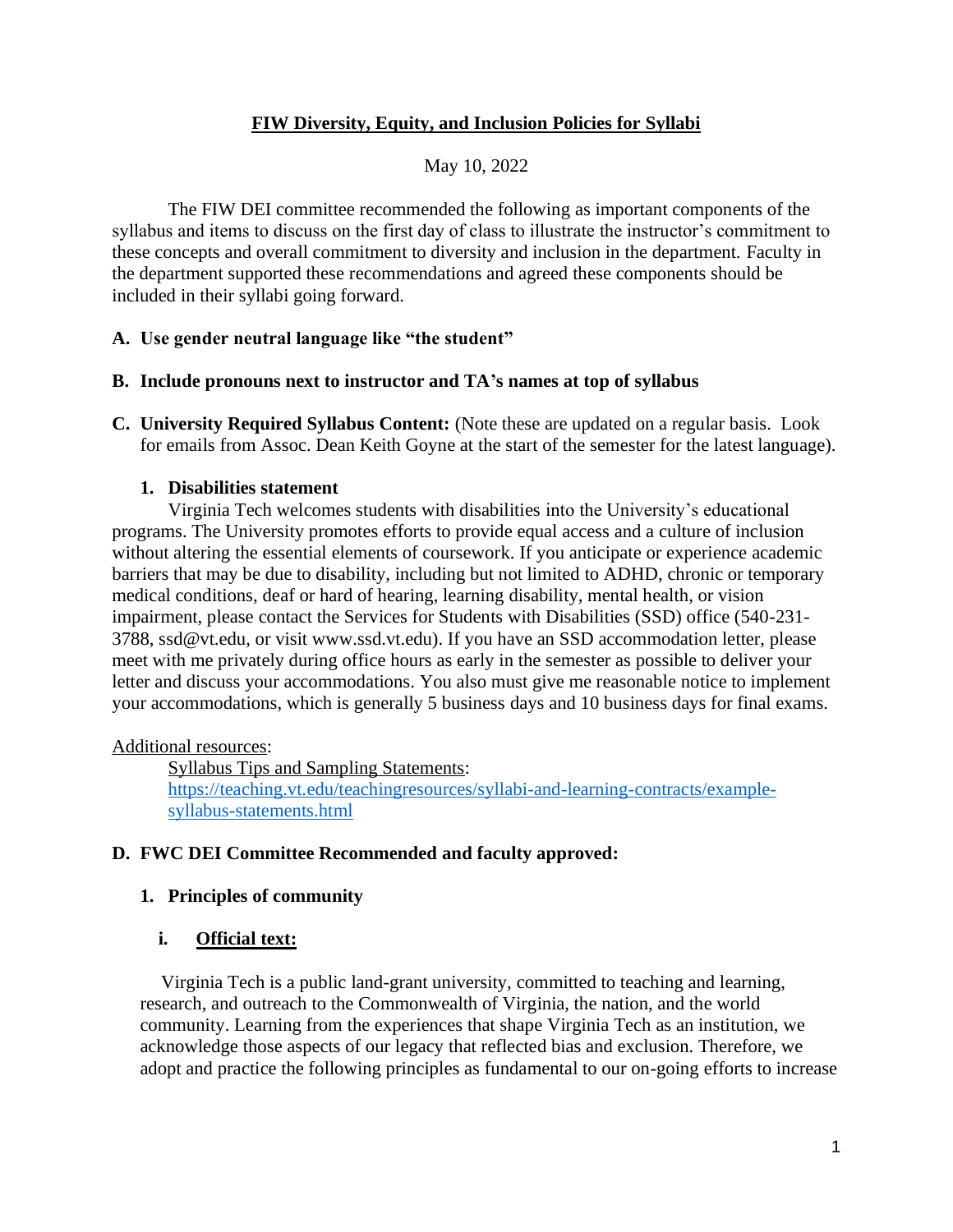access and inclusion and to create a community that nurtures learning and growth for all of its members:

- We affirm the inherent dignity and value of every person and strive to maintain a climate for work and learning based on mutual respect and understanding.
- We affirm the right of each person to express thoughts and opinions freely. We encourage open expression within a climate of civility, sensitivity, and mutual respect.
- We affirm the value of human diversity because it enriches our lives and the University. We acknowledge and respect our differences while affirming our common humanity.
- We reject all forms of prejudice and discrimination, including those based on age, color, disability, gender, national origin, political affiliation, race, religion, sexual orientation, and veteran status. We take individual and collective responsibility for helping to eliminate bias and discrimination and for increasing our own understanding of these issues through education, training, and interaction with others.
- We pledge our collective commitment to these principles in the spirit of the Virginia Tech motto of *Ut Prosim* (That I may Serve).

## Additional resources:

Principles of Community:<https://www.inclusive.vt.edu/Programs/vtpoc0.html> Undergraduate discussion guide:

[https://www.inclusive.vt.edu/content/dam/inclusive\\_vt\\_edu/initiatives/DiversityEduDisc](https://www.inclusive.vt.edu/content/dam/inclusive_vt_edu/initiatives/DiversityEduDiscussionGuide.pdf) [ussionGuide.pdf](https://www.inclusive.vt.edu/content/dam/inclusive_vt_edu/initiatives/DiversityEduDiscussionGuide.pdf)

## **ii. Example of how an instructor personalized it for their course:**

Classroom conduct and expectations: We affirm Virginia Tech's [Principles of Community](https://www.inclusive.vt.edu/Programs/vtpoc0.html) to increase access and inclusion and strive to promote an environment that nurtures learning and growth for all. To accomplish this, we highlight the following standards:

○ **Share responsibility for including all voices in the conversation.** If you tend to speak frequently, strive to leave sufficient space to hear from others. If you often stay quiet in discussions, challenge yourself to contribute so others can learn from you. No questions are "silly" or "too basic." If you are having trouble following a subject, chances are someone else is, too. Please ask questions.

§ **Listen respectfully.** Do not interrupt, engage in private conversations, or turn to technology while others are speaking. Use attentive, courteous body language. We utilize technology extensively during this course but expect its use to be limited to classroom purposes, only.

§ **Understand that there are different approaches to solving problems.** If you are uncertain about an approach, ask questions to explore areas of uncertainty. Listen respectfully to how and why the approach could work.

○ **There is a wide range in students' comfort and previous experience with quantitative ecology.** Some may have substantial prior statistical and coding experience, while others may have little. We are committed to mutual support to ensure that all students, regardless of background, achieve the learning objectives. If you feel like you need additional help, please ask us!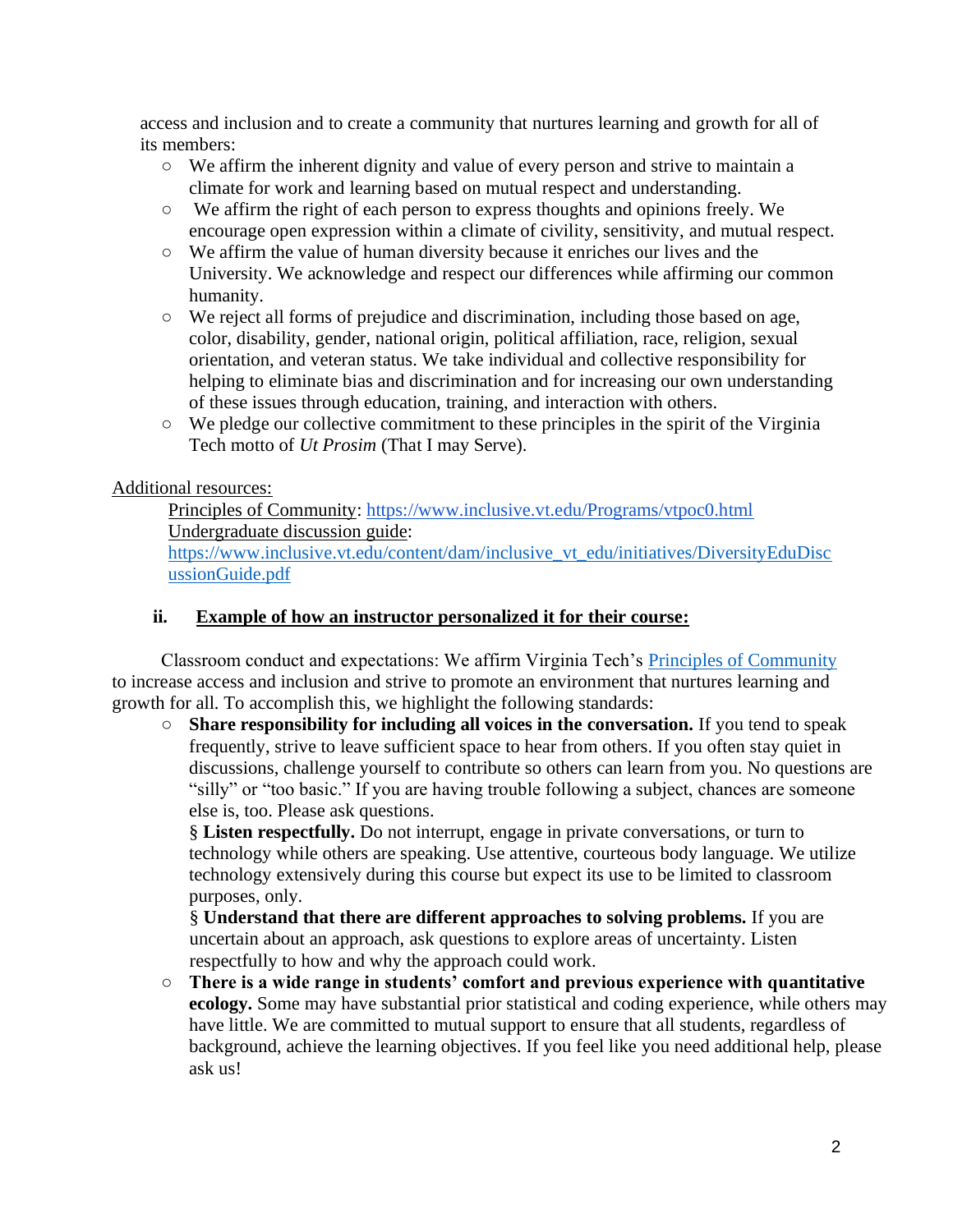- If there are aspects of this course that prevent you from learning or exclude you, please let us know as soon as possible. Together we will develop strategies to meet both your needs and the requirements of the course, including accommodations as might be necessary.
- If we suspect you need additional support, we will express our concerns and highlight helpful resources. It is not our intent to know personal details, but rather to express concern and point out that help, if needed, is available.

## **2. Religious holidays statement**

In accordance with the university policy for religious and ethnic holidays, we are willing to make accommodations for reasonable requests (see https://www.registrar.vt.edu/dates\_deadlines/religious\_ethnic/). If you need an accommodation due to a religious or ethnic holiday, please let the instructor know within two weeks of the start of the course (by insert date).

### **3. Mental health statement**

Supporting the mental health and well-being of students in my class is a high priority to me. As a student, you may at some time experience a challenge that can interfere with learning, such as strained relationships, loss of a loved one, anxiety, substance abuse, feeling down, or difficulty concentrating. These mental health concerns or stressful events may diminish your academic performance and/or reduce your ability to participate in daily activities. Services are available to support you or a friend you might be worried about. Please reach out to any of the following offices:

Cook Counseling:

- 540-231-6557 to schedule an appointment and/or 24/7 crisis support
- ucc.vt.edu for more information

Dean of Students Office:

- 540 231-3787 for general advice, including but not limited to challenges securing food or housing
- 540-231-6411 for after-hours crisis
- dos.vt.edu for more information

Hokie Wellness:

• hokiewellness.vt.edu for more information about health and wellness workshops and consultations.

#### Additional resource:

• Training on mental health first aid: <https://hokiewellness.vt.edu/Employees/programs/mhfa.html>

#### **4. Statement on honoring names and pronouns**

We will honor your request to address you by your chosen name or personal pronoun. Please advise us early in the semester so that we may make appropriate changes to our records.

#### Additional resource: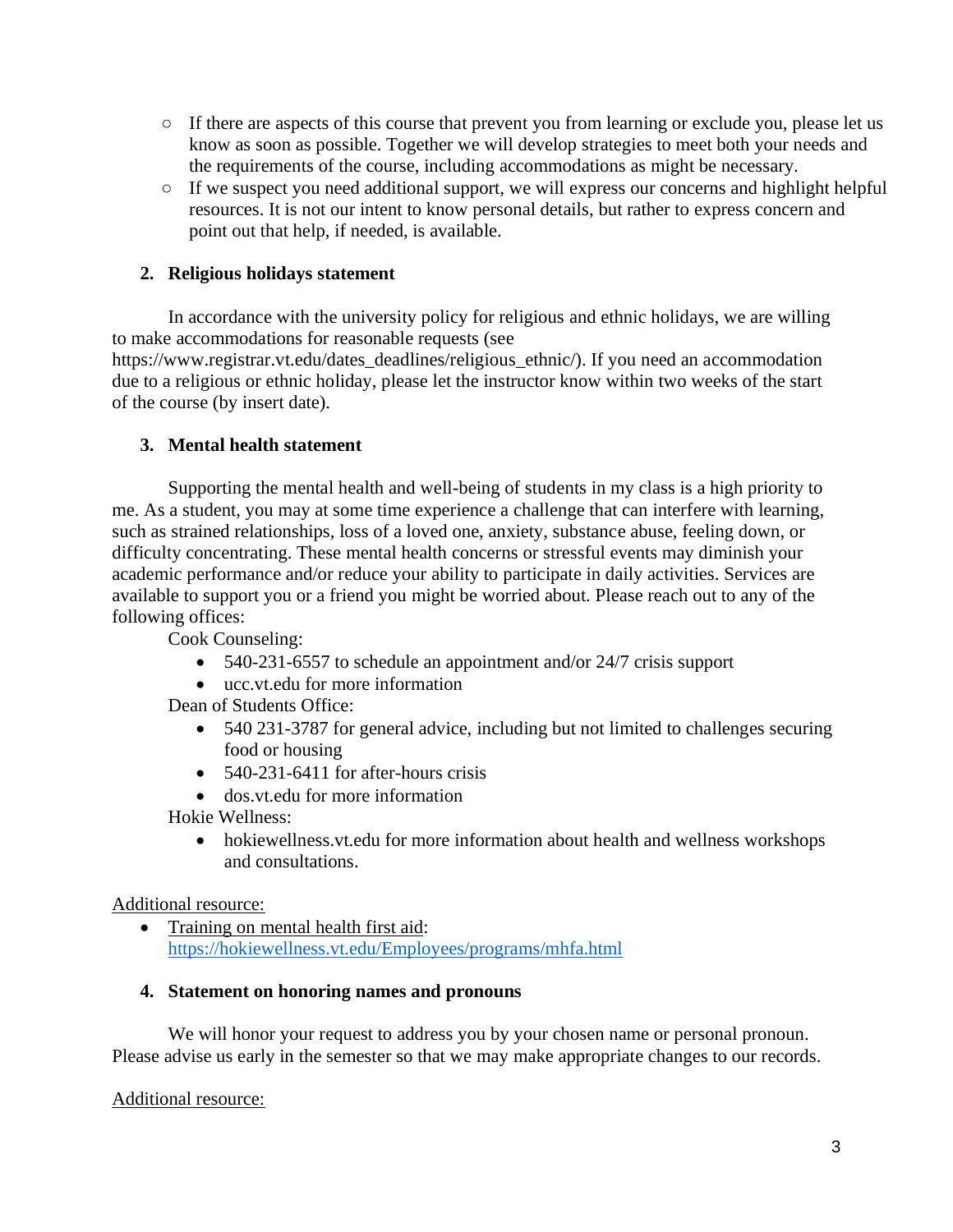• Norms of inclusion: [https://www.inclusive.vt.edu/content/dam/inclusive\\_vt\\_edu/docs/NormOfInclusion.pdf](https://www.inclusive.vt.edu/content/dam/inclusive_vt_edu/docs/NormOfInclusion.pdf)

#### **5. Basic needs statement**

For any student who has difficulty affording groceries, accessing sufficient food to eat every day, or who lacks a safe and stable place to live, and if you believe this may affect your performance in this course, you are urged to contact the Dean of Students office for support at 540-231-3787 or complete an [interest form](https://cm.maxient.com/reportingform.php?VirginiaTech&layout_id=15) to participate in The Market at Virginia Tech. The Dean of Students, through The Market at Virginia Tech, offers food options and other resources. There is also a [Student Emergency Fund program.](https://dos.vt.edu/emergencyfund.html) If you are comfortable in doing so, please notify your professor or departmental advisor of your situation. This will enable them to provide any resources they have access to.

#### Additional resources:

• Future Economy Collective: [https://sustainableblacksburgva.org/2021/03/12/future](https://sustainableblacksburgva.org/2021/03/12/future-economy-collective-southpaw-cafe/)[economy-collective-southpaw-cafe/](https://sustainableblacksburgva.org/2021/03/12/future-economy-collective-southpaw-cafe/)

> The best way to check on the status of the fridge is through their facebook page, because the food goes fast once it's stocked. [https://www.facebook.com/NRV-](https://www.facebook.com/NRV-Community-Fridge-106742275038723)[Community-Fridge-106742275038723](https://www.facebook.com/NRV-Community-Fridge-106742275038723)

• If faculty want to support the FEC on a regular basis, they can sign up on the patreon here, <https://www.patreon.com/fec>

### **6. Land and Labor Acknowledgment**

Statement provided by the [American Indian & Indigenous Community Center:](https://ccc.vt.edu/index/aiicc.html)

Virginia Tech acknowledges that we live and work on the Tutelo / Monacan People's homeland and we recognize their continued relationships with their lands and waterways. We further acknowledge that legislation and practices like the Morrill Act (1862) enabled the commonwealth of Virginia to finance and found Virginia Tech through the forced removal of Native Nations from their lands, both locally and in western territories.

We understand that honoring Native Peoples without explicit material commitments falls short of our institutional responsibilities. Through sustained, transparent, and meaningful engagement with the Tutelo / Monacan Peoples, and other Native Nations, we commit to changing the trajectory of Virginia Tech's history by increasing Indigenous student, staff, and faculty recruitment and retention, diversifying course offerings, and meeting the growing needs of all Virginia tribes and supporting their sovereignty.

We must also recognize that enslaved Black people generated revenue and resources used to establish Virginia Tech and were prohibited from attending until 1953. Through InclusiveVT, the institutional and individual commitment to Ut Prosim (that I may serve) in the spirit of community, diversity, and excellence, we commit to advancing a more diverse, equitable, and inclusive community.

Additional resources: faculty may find information from the APLU and Pulitzer Center, which explain how land grant universities were secured.